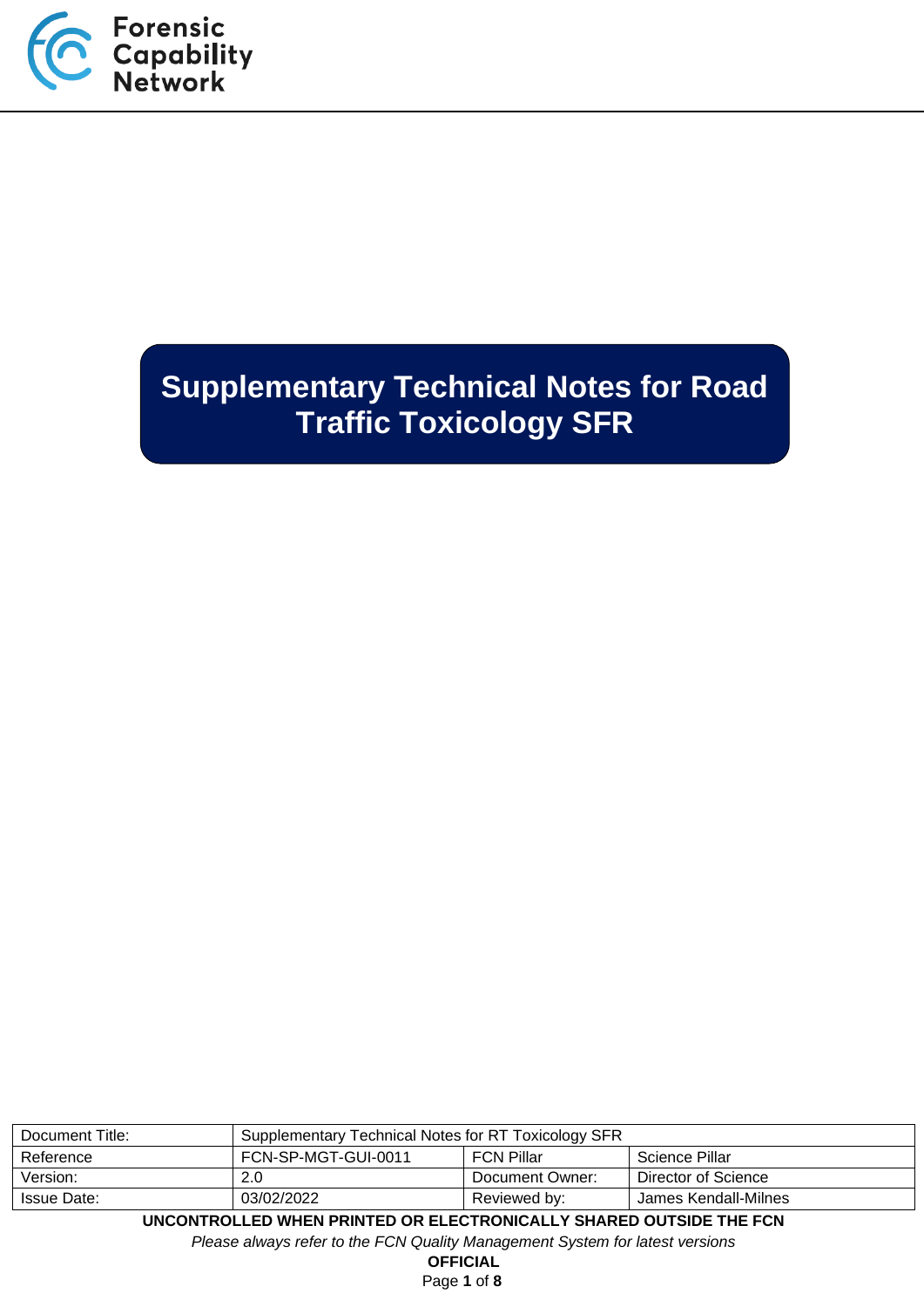

# **Document Control**

| Document status    | <b>ACTIVE</b>                        |
|--------------------|--------------------------------------|
| <b>Author</b>      | Deborah Sharp - Lead Scientist - FCN |
| <b>Approved By</b> | <b>Christopher Davies</b>            |

# **Update History**

| <b>Version</b> | <b>Issue date</b> | <b>Reason for issue</b>                                      | <b>Updated by</b>         |
|----------------|-------------------|--------------------------------------------------------------|---------------------------|
|                | 13/08/2021        | To supplement the SFR process for Road Traffic<br>Toxicology | <b>FCN Science Pillar</b> |
|                | 03/02/2022        | Revision to coincide with new SFR Guidance                   | <b>FCN Science Pillar</b> |
|                |                   |                                                              |                           |
|                |                   |                                                              |                           |

**This Guidance has undergone significant changes therefore highlighting all of the changes would not be appropriate. We recommend reviewing the document in its entirety.**

| Document Title:                                                    | Supplementary Technical Notes for RT Toxicology SFR |                   |                     |
|--------------------------------------------------------------------|-----------------------------------------------------|-------------------|---------------------|
| Reference                                                          | FCN-SP-MGT-GUI-0011                                 | <b>FCN Pillar</b> | Science Pillar      |
| Version:                                                           | 2.0                                                 | Document Owner:   | Director of Science |
| 03/02/2022<br>James Kendall-Milnes<br>Issue Date:<br>Reviewed by:  |                                                     |                   |                     |
| UNCONTROLLED WHEN PRINTED OR ELECTRONICALLY SHARED OUTSIDE THE FCN |                                                     |                   |                     |

*Please always refer to the FCN Quality Management System for latest versions*

**OFFICIAL**

Page **2** of **8**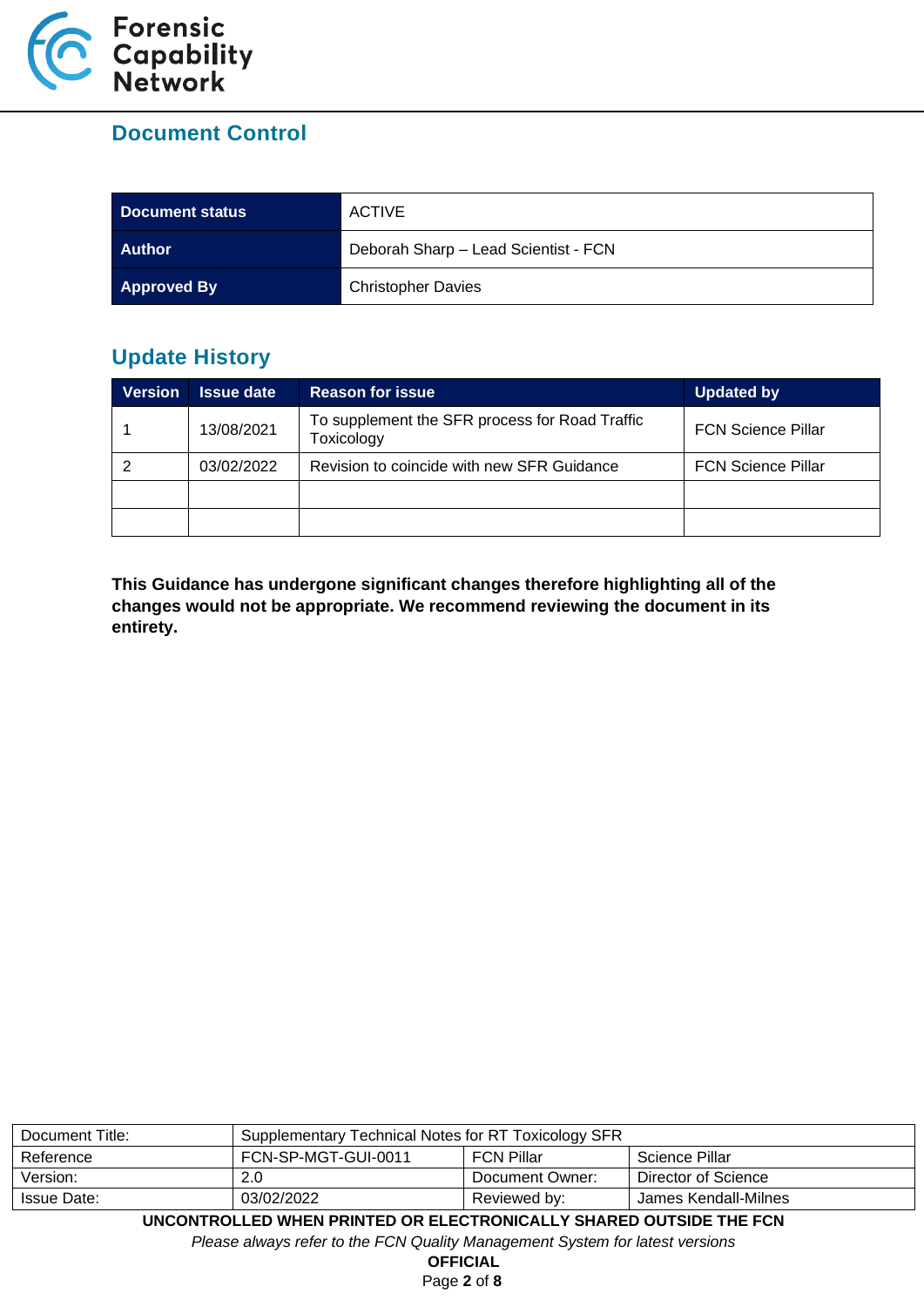

# **Contents**

|                 | 1.1 |  |
|-----------------|-----|--|
| $\mathbf{2}$    |     |  |
| 3 <sup>1</sup>  |     |  |
| 4               |     |  |
| 5               |     |  |
| 6               |     |  |
| $\mathbf{7}$    |     |  |
| 8               |     |  |
| 9               |     |  |
| 10 <sub>1</sub> |     |  |
|                 |     |  |
|                 |     |  |
|                 |     |  |
|                 |     |  |

| Document Title:                                                          | Supplementary Technical Notes for RT Toxicology SFR        |                 |                     |  |
|--------------------------------------------------------------------------|------------------------------------------------------------|-----------------|---------------------|--|
| Reference                                                                | FCN-SP-MGT-GUI-0011<br><b>FCN Pillar</b><br>Science Pillar |                 |                     |  |
| Version:                                                                 | 2.0                                                        | Document Owner: | Director of Science |  |
| 03/02/2022<br>Reviewed by:<br>James Kendall-Milnes<br>Issue Date:        |                                                            |                 |                     |  |
| IINCONTROLI EN WUEN RRINTEN OR EL ECTRONICALI Y SUAREN OLITSINE TUE ECNI |                                                            |                 |                     |  |

**UTSIDE THE FCN** 

*Please always refer to the FCN Quality Management System for latest versions*

**OFFICIAL**

Page **3** of **8**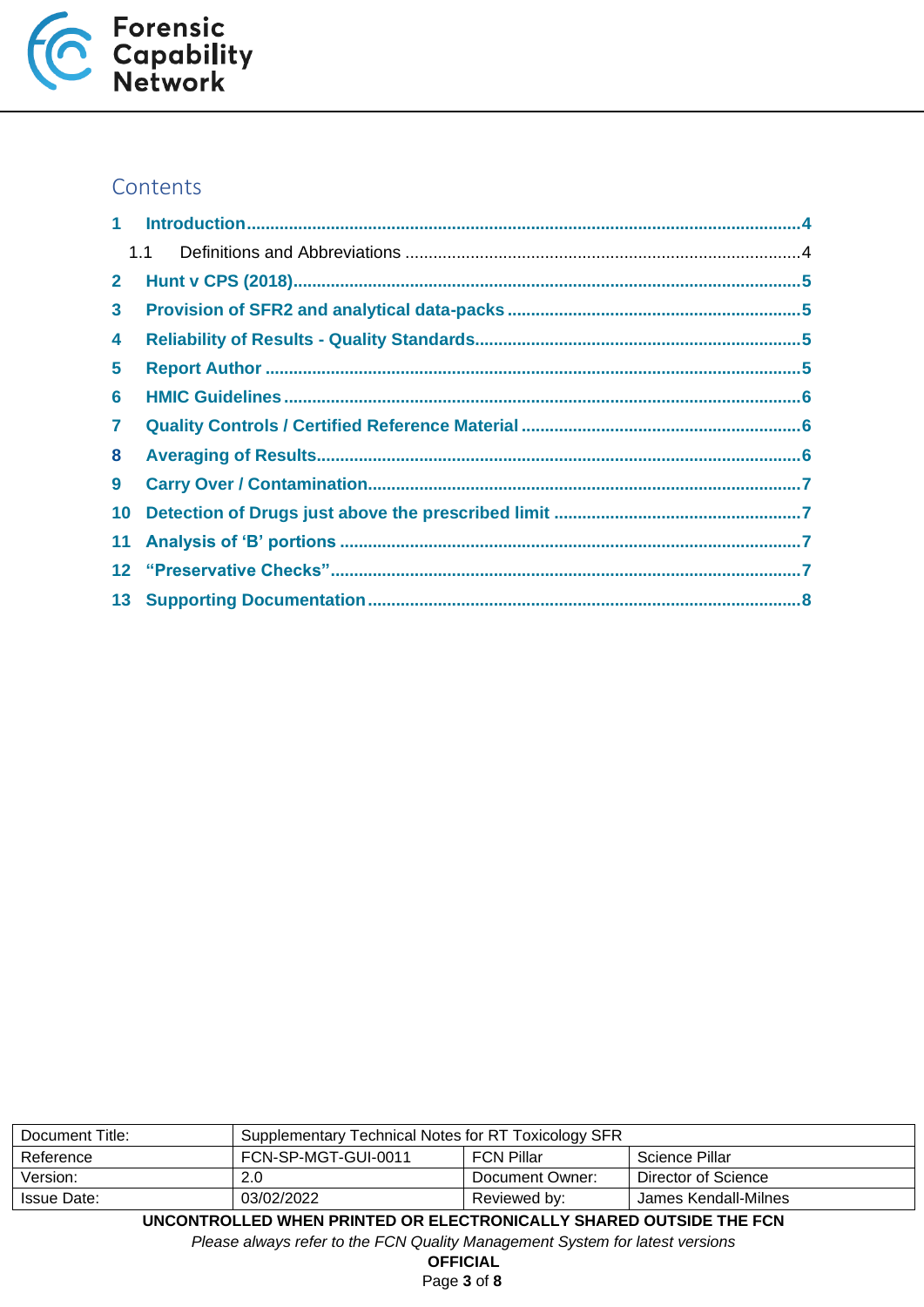

#### <span id="page-3-0"></span>**1 Introduction**

These guidance notes are intended to be used to supplement the production of an MG22B (SFR1) form when reporting the results of sample analysis for the purposes of Section 5A of the Road Traffic Act 1988. This is to ensure that the SFR1 remains as clear and succinct as possible, whilst providing additional information to enable all parties to fully understand the significance of the findings and assist with efficient case management. The contents of this document have been created and agreed by the following providers of forensic toxicology services to policing in England and Wales:

Key Forensic Services

Cellmark Forensic Services

Eurofins Forensic Services

Hampshire Scientific Services

Analytical Services International

#### <span id="page-3-1"></span>**1.1 Definitions and Abbreviations**

| Abbr.             | <b>Meaning</b>                               |
|-------------------|----------------------------------------------|
| CoPC              | <b>Codes of Practice and Conduct</b>         |
| <b>CPS</b>        | <b>Crown Prosecution Service</b>             |
| <b>CRM</b>        | <b>Certified Reference Materials</b>         |
| CrimPR            | <b>Criminal Procedure Rules</b>              |
| <b>CRM</b>        | <b>Certified Reference Material</b>          |
| <b>FCN</b>        | <b>Forensic Capability Network</b>           |
| <b>FSR</b>        | <b>Forensic Science Regulator</b>            |
| (HM)IC            | (Her Majesty's) Inspectorate of Constabulary |
| <b>ISO</b>        | International Standards Organisation         |
| <b>MG</b>         | <b>Manual of Guidance</b>                    |
| <b>RTA</b>        | <b>Road Traffic Act</b>                      |
| <b>SFR</b>        | Streamlined Forensic Report(ing)             |
| <b>UKAS</b>       | <b>United Kingdom Accreditation Service</b>  |
| <b>Definition</b> | <b>Meaning</b>                               |
| Can               | indicates a possibility or a capability      |
| May               | indicates a permission                       |
| Shall             | indicates a requirement                      |
| Should            | indicates a recommendation                   |

| Document Title:                                                          | Supplementary Technical Notes for RT Toxicology SFR |                   |                     |
|--------------------------------------------------------------------------|-----------------------------------------------------|-------------------|---------------------|
| Reference                                                                | FCN-SP-MGT-GUI-0011                                 | <b>FCN Pillar</b> | Science Pillar      |
| Version:                                                                 | 2.0                                                 | Document Owner:   | Director of Science |
| 03/02/2022<br>James Kendall-Milnes<br><b>Issue Date:</b><br>Reviewed by: |                                                     |                   |                     |
| UNCONTROLLED WHEN PRINTED OR ELECTRONICALLY SHARED OUTSIDE THE FCN       |                                                     |                   |                     |

*Please always refer to the FCN Quality Management System for latest versions*

**OFFICIAL**

Page **4** of **8**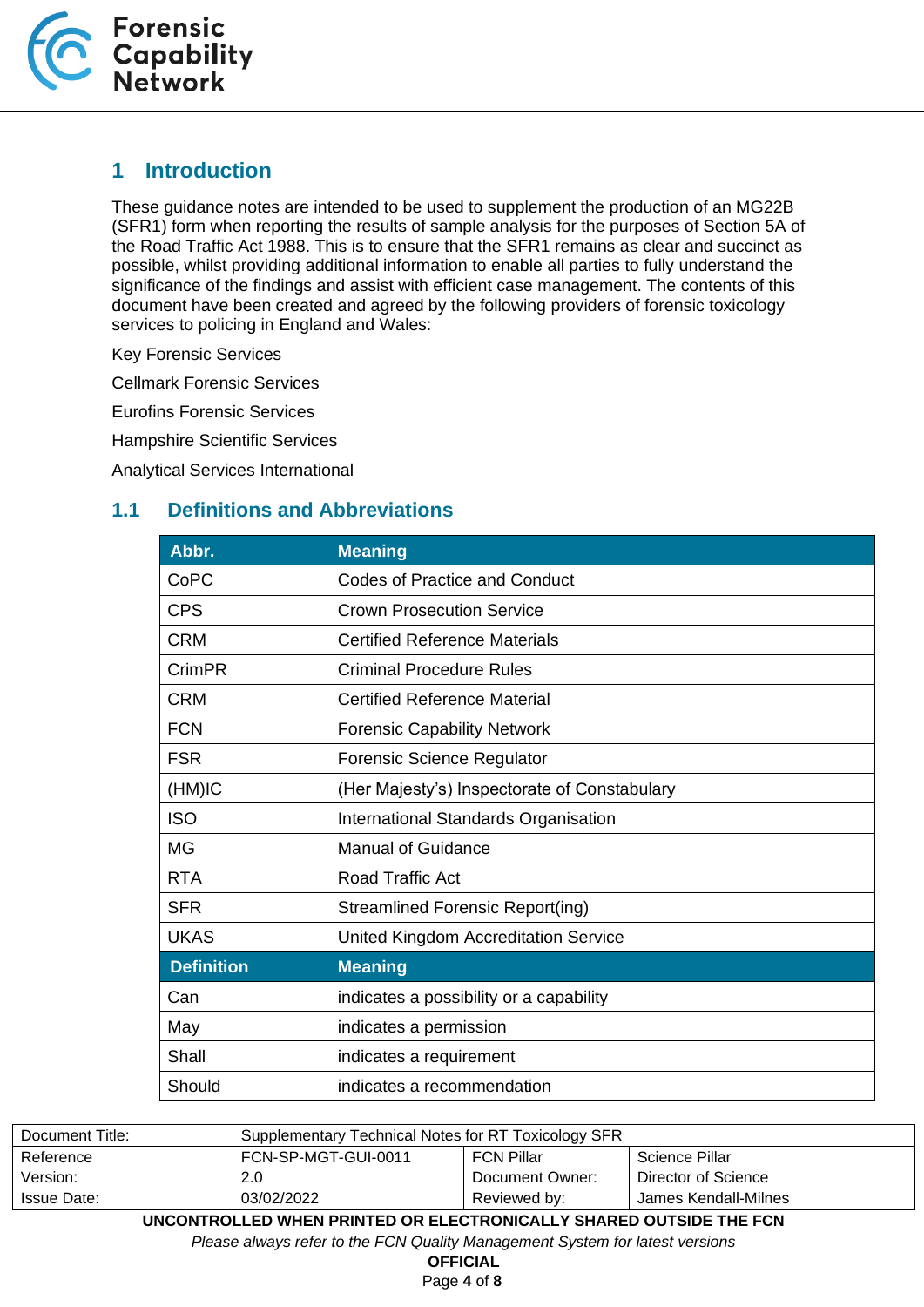

# <span id="page-4-0"></span>**2 Hunt v CPS (2018)**

The SFR1 is not in a format which can be used in evidence unless it is agreed by both parties under s.10 Criminal Justice Act 1967. The SFR process introduces a formal mechanism by which the defence can either agree the scientific findings or outline the reasons why they are unable to agree them, compliant with Criminal Procedure Rule (CrimPR) 3 and 19. This then allows the prosecution expert to provide a further, tailored response (SFR2) to address the specific issues in dispute.

# <span id="page-4-1"></span>**3 Provision of SFR2 and analytical data-packs**

In cases where the defence are unable to agree the findings contained in an SFR1, then the laboratory conducting the analysis will need to provide more detailed information in the form of an SFR2. If requested by the defence this may also involve the production of a 'data pack' in some cases (such data packs are "records of tests" under CrimPR 19.3(3)(d)). The technical information provided within this pack is complex and requires an understanding of the scientific methodology used in order to interpret the findings accurately. Hence, the defence should instruct their own expert, who understands the scientific methodology, before requesting a data pack. It may be appropriate for the prosecution and defence experts to consider the analytical results together. If necessary, the appointed defence scientist can attend the prosecution laboratory to facilitate this; it is recommended that any such meeting should occur well in advance of the trial date.

Those individuals who are representing themselves are unlikely to be able to interpret the content of a data-pack unless the defendant understands the scientific methodology used in the case.

# <span id="page-4-2"></span>**4 Reliability of Results - Quality Standards**

The analysis of samples is carried out using validated analytical methods which are accredited by the United Kingdom Accreditation Service (UKAS) to the international standard ISO/IEC 17025. The method(s) used for the analysis of samples has/have been specifically developed and validated for the purpose of producing results pertinent to Section 5A of the Road Traffic Act (RTA) 1988. The requirements for the analysis and reporting of whole blood specimens in relation to S5A of the RTA 1988 are as defined by the FSR within the CoPC document FSR-C-133.

[https://www.gov.uk/government/publications/analysis-and-reporting-of-whole-blood](https://www.gov.uk/government/publications/analysis-and-reporting-of-whole-blood-specimens-in-relation-to-s5a-road-traffic-act-1988)[specimens-in-relation-to-s5a-road-traffic-act-1988](https://www.gov.uk/government/publications/analysis-and-reporting-of-whole-blood-specimens-in-relation-to-s5a-road-traffic-act-1988)

Scientific analysis is conducted by trained and competent staff using specialist, calibrated equipment and set procedures. All analytical results and reports are peer reviewed and agreed by another competent forensic toxicologist.

# <span id="page-4-3"></span>**5 Report Author**

The forensic toxicologist has been deemed competent by their organisation to provide the SFR1. The analytical work has been carried out by competent practitioner(s) including the production of contemporaneous notes. The results of this analytical work, together with the

| Document Title:    | Supplementary Technical Notes for RT Toxicology SFR |                   |                      |
|--------------------|-----------------------------------------------------|-------------------|----------------------|
| Reference          | FCN-SP-MGT-GUI-0011                                 | <b>FCN Pillar</b> | Science Pillar       |
| Version:           | 2.0                                                 | Document Owner:   | Director of Science  |
| <b>Issue Date:</b> | 03/02/2022                                          | Reviewed by:      | James Kendall-Milnes |

**UNCONTROLLED WHEN PRINTED OR ELECTRONICALLY SHARED OUTSIDE THE FCN**

*Please always refer to the FCN Quality Management System for latest versions*

**OFFICIAL**

Page **5** of **8**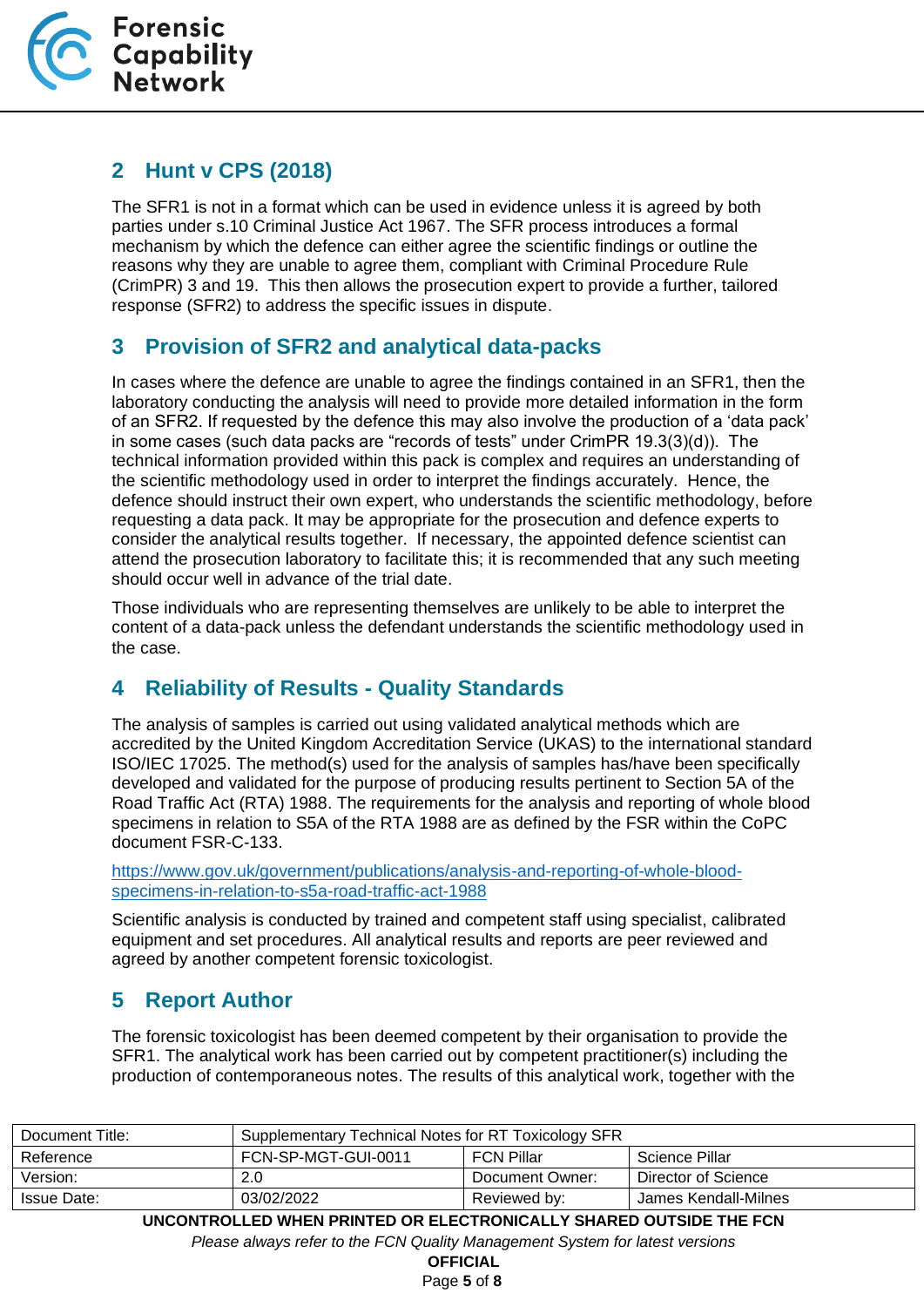

SFR1 have been peer reviewed by a separate competent forensic toxicologist as part of the quality assurance processes in place.

There is no requirement to name the individual completing the SFR1, nor does the report have to be signed. This is merely to prevent the author of this MG22B (SFR1) being warned to attend court, which would be a procedural error. Whilst identifying the person authorising the report is a requirement of ISO/IEC 17025, in accordance with clause 7.8.1.3, results can be reported in a simplified way when agreed with the customer. All information that is not reported shall still be readily available.

#### <span id="page-5-0"></span>**6 HMIC Guidelines**

There is a misconception by some solicitors that this report should be produced within one week of the sample being taken.

Within the relevant guidance *('HM Inspectorate of Prisons and HM Inspectorate of Constabulary – Expectations for police custody – Criteria for assessing the treatment of and conditions for detainees in police custody'*), there is a requirement for forensic samples to be processed onwards from the custody suite within one week of being taken, but there is no reference to the timeframe within which the analysis should be conducted and a forensic report prepared.

There are established processes in place for the handling, storage and transportation of forensic samples that maintain integrity and continuity of evidence. Whilst there may be a delay of several weeks or months between taking of a sample and its analysis, this generally favours the motorist, as the levels of any analyte(s) in the sample are likely to decrease over time.

#### <span id="page-5-1"></span>**7 Quality Controls / Certified Reference Material**

Calibration and quality control samples are used routinely during the analysis of blood samples. These are made from different sources of known amounts of pure drug, otherwise known as 'Certified Reference Materials' (CRM). CRM is provided by approved suppliers. The quality control samples are analysed and treated in the same way as case samples and are used to ensure that the system is calibrated correctly, and the analytical procedure is working accurately. More specifically, it is known how much drug is present in the CRM and therefore, if the amount of drug measured in the quality control sample meets specific acceptance criteria, the results of case samples can be relied on.

The analytical results reported in the SFR1 are produced from batches where the quality control samples have met specific acceptance criteria (further information is detailed within FSR-C-133).

# <span id="page-5-2"></span>**8 Averaging of Results**

The amount of drug that is reported in an SFR1 is based on the average of at least two test results. At least two measured portions of blood are taken from the blood sample and analysed. The average measurement of the portions is taken and then **a standard deduction** (specific to each drug) is made to the average result to allow for normal analytical variation. The same deduction (for each drug) is made by every accredited forensic toxicology laboratory undertaking testing pertinent to Section 5A of the RTA 1988 (also as per FSR-C-133).

| Document Title:                                                         | Supplementary Technical Notes for RT Toxicology SFR |                   |                      |
|-------------------------------------------------------------------------|-----------------------------------------------------|-------------------|----------------------|
| Reference                                                               | FCN-SP-MGT-GUI-0011                                 | <b>FCN Pillar</b> | Science Pillar       |
| Version:                                                                | 2.0                                                 | Document Owner:   | Director of Science  |
| Issue Date:                                                             | 03/02/2022                                          | Reviewed by:      | James Kendall-Milnes |
| IBIAAUTRALLER BUIEN BRINTER AR ELEATRAUIA ILLY AILLRER AUTAIRE TUE FAN. |                                                     |                   |                      |

**UNCONTROLLED WHEN PRINTED OR ELECTRONICALLY SHARED OUTSIDE THE FCN** *Please always refer to the FCN Quality Management System for latest versions*

**OFFICIAL**

Page **6** of **8**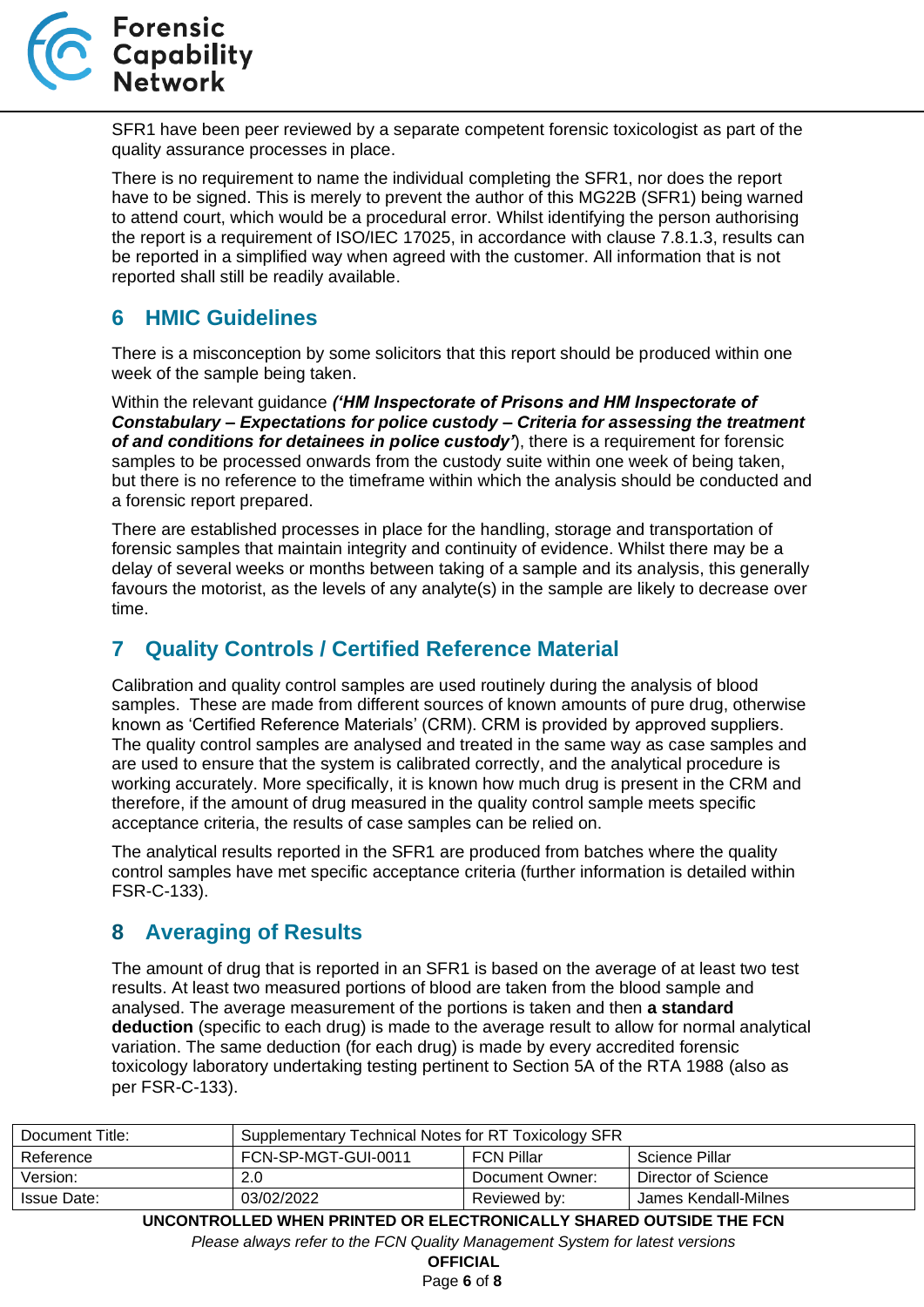

#### <span id="page-6-0"></span>**9 Carry Over / Contamination**

A wash sample is analysed before each set of case samples. A wash sample only contains solvent and no analytes should be present in this sample above a significant level as determined by the laboratory. This wash sample ensures detection of any remaining analyte in the instrument ('carry over') from the sample that was analysed before it. If any carry over is detected in the wash (at the significant level as determined by the laboratory) and that analyte is present in the case sample following the wash, that result cannot be relied upon and the analysis of that case is repeated in all instances.

Likewise, a blank whole blood sample is included within the batch and is extracted in the same way as case samples. Any discernible, batch-wide contamination of any analytes present within the batch can be assessed from the results obtained from this blank whole blood sample.

#### <span id="page-6-1"></span>**10 Detection of Drugs just above the prescribed limit**

After averaging (section 8), there is a subtraction to allow for normal analytical variation to provide a 'not less than result'. In quoting a 'not less than result', any analyte concentration is reported with a high degree of confidence, including those which are just above the specified limit.

#### <span id="page-6-2"></span>**11 Analysis of 'B' portions**

Once a blood sample is taken, it is split into two portions (commonly referred to as 'A' and 'B' portions). At the point of sampling, the defendant is given the option of accepting a portion for independent analysis, whereas the other is submitted to the testing laboratory for prosecution analysis. The 'B' portion can be analysed independently when instructed by the defence/defendant but it should be noted that any delay in analysis and unrefrigerated storage may result in degradation and the level of the analytes detected may be lower than those reported in the SFR1 produced by the testing laboratory conducting analysis on behalf of the police/prosecution.

#### <span id="page-6-3"></span>**12 "Preservative Checks"**

Whole blood specimens which are taken under the provisions of the RTA 1988 are generally housed within a standard Road Traffic Act glass vial, which are included within the RTA blood sampling kits. Such vials contain an integral preservative (sodium fluoride) and an anti-coagulant (potassium oxalate) at concentrations which ensure that, even when the vial is full, there is adequate preservative and anti-coagulant present within the blood specimen. The preservative acts to prevent any microbial action occurring which may exacerbate any drug degradation over time. The anti-coagulant acts to prevent any coagulation (clotting) of the blood specimen.

During sample examination and prior to any analysis, the forensic toxicology laboratory will check the blood sample to ensure it is free flowing (i.e. non-clotted) and thereby suitable for S5A RTA 1988 analysis. If clotting is absent, it is a reasonable assumption that, following the provision of the blood specimen, the glass vial was adequately shaken by the medical examiner/health care professional, thereby ensuring sufficient dissolution of the

| Document Title:                                                                | Supplementary Technical Notes for RT Toxicology SFR |                   |                      |
|--------------------------------------------------------------------------------|-----------------------------------------------------|-------------------|----------------------|
| Reference                                                                      | FCN-SP-MGT-GUI-0011                                 | <b>FCN Pillar</b> | Science Pillar       |
| Version:                                                                       | 2.0                                                 | Document Owner:   | Director of Science  |
| Issue Date:                                                                    | 03/02/2022                                          | Reviewed by:      | James Kendall-Milnes |
| .  . <del>.</del> ___ __ _ . _<br>---- <i>--------------------------------</i> |                                                     |                   |                      |

**UNCONTROLLED WHEN PRINTED OR ELECTRONICALLY SHARED OUTSIDE THE FCN** *Please always refer to the FCN Quality Management System for latest versions*

**OFFICIAL**

Page **7** of **8**